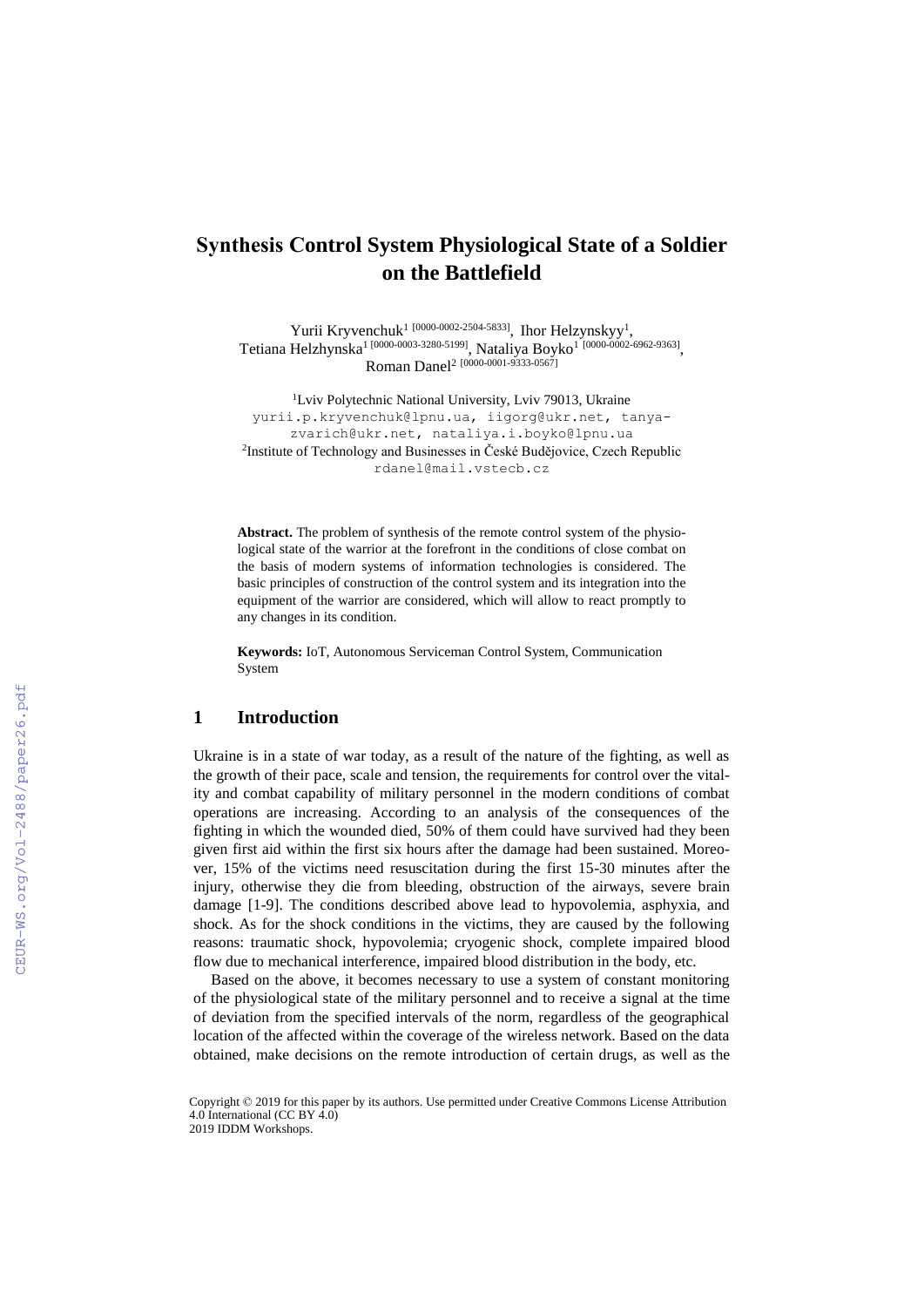urgency of the evacuation of the injured serviceman [10-16]. The development of modern diagnostic methods together with the rapid development of information and communication technologies have led to the creation of completely new methods of providing medical care, where information technologies play an important role.

## **2 State of art**

Today, there are systems for monitoring the physiological status of a soldier on the battlefield. Warfighter Physiological Status Monitoring, for example, is a pretty good, high-precision system that has been tested not only in the laboratory but also in combat [23]. The advantage of the system is its performance, as well as the accuracy of the data obtained. On the basis of which conclusions can be drawn about the further treatment of the soldier. However, the system is not without drawbacks [20-25], for example, data transmission is done via radio frequencies, which already limits the range of the system. Also, the system is not capable of operating as one particle of a large system [10-19].

## **3 The system architecture**

The outfitting of military personnel must meet the modern requirements of tactics based on new approaches to the execution of combat and special missions. One of the priority areas of research in the creation of combat equipment is medical control of the functional status of servicemen and assessment of the location of the victims due to injury, contusion, exposure to chemicals, poisonous gases on the serviceman. The physiological remote control system is a portable system of medical control of a serviceman, which automatically provides the processing of signals from medical sensors, determining the location of the navigation system and the transfer of all information to the mobile hospital.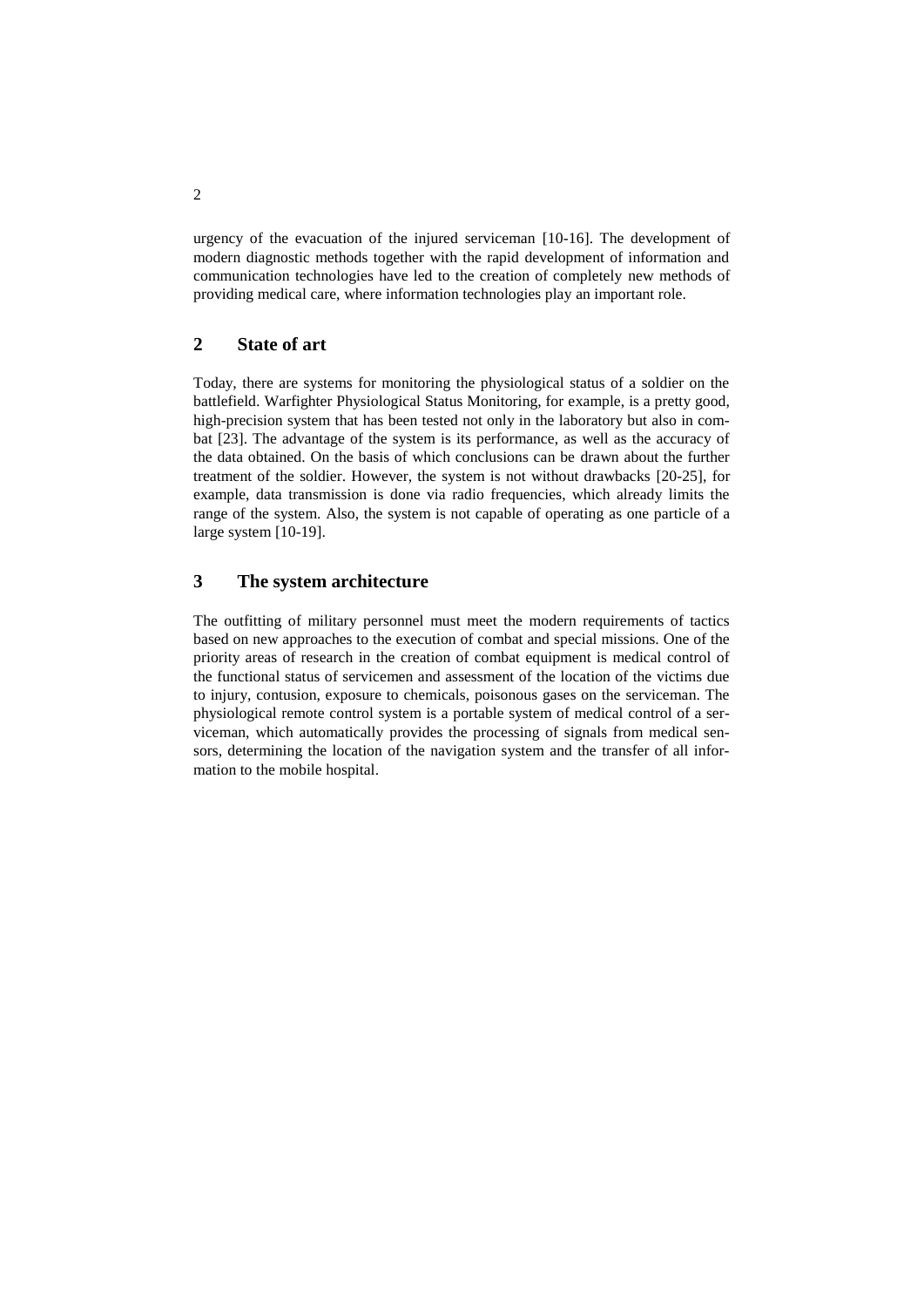

**Fig. 1.** Standard system of communication between military personnel and the consulting and diagnostic center

Where decisions will be made regarding emergency care, evacuation of the wounded from the battlefield, and remote administration of medications from a backbone or wrist first aid kit to stabilize the affected condition prior to the arrival of the emergency room. Because, the battlefield is a place where non-standard injuries, injuries, injuries, etc. occur. there is a need not only to monitor the status of each particular serviceman, but also to keep a video stream, to consult him in a particular case. Stream video is widespread in the use of special units around the globe, as only video can ascertain the legitimacy and legality of detainees. The miniature camera mounts on the helmet and practically does not change its weight, since the complex weighs from 75 to 150 grams.

Communication between mobile consulting and diagnostic center and provide military drones (Fig. 1), which is continuously moving over the battlefield and describe the eccentric circle. The transmitter of each serviceman keeps in touch through a closed channel in real time with a drone, which is currently in his field of view, through a wireless network. The drone in turn transmits information to the next drone through more powerful transmitters, thus forming a network with closed channels. The nearest drone I pass the final information to the consulting and diagnostic center. The trajectories of drone's overlap and cover the entire battlefield. However, a variety of unforeseen circumstances arise, such as a drone being knocked down by an opponent, and at the moment there is no drone that could take the information and pass it to the final destination.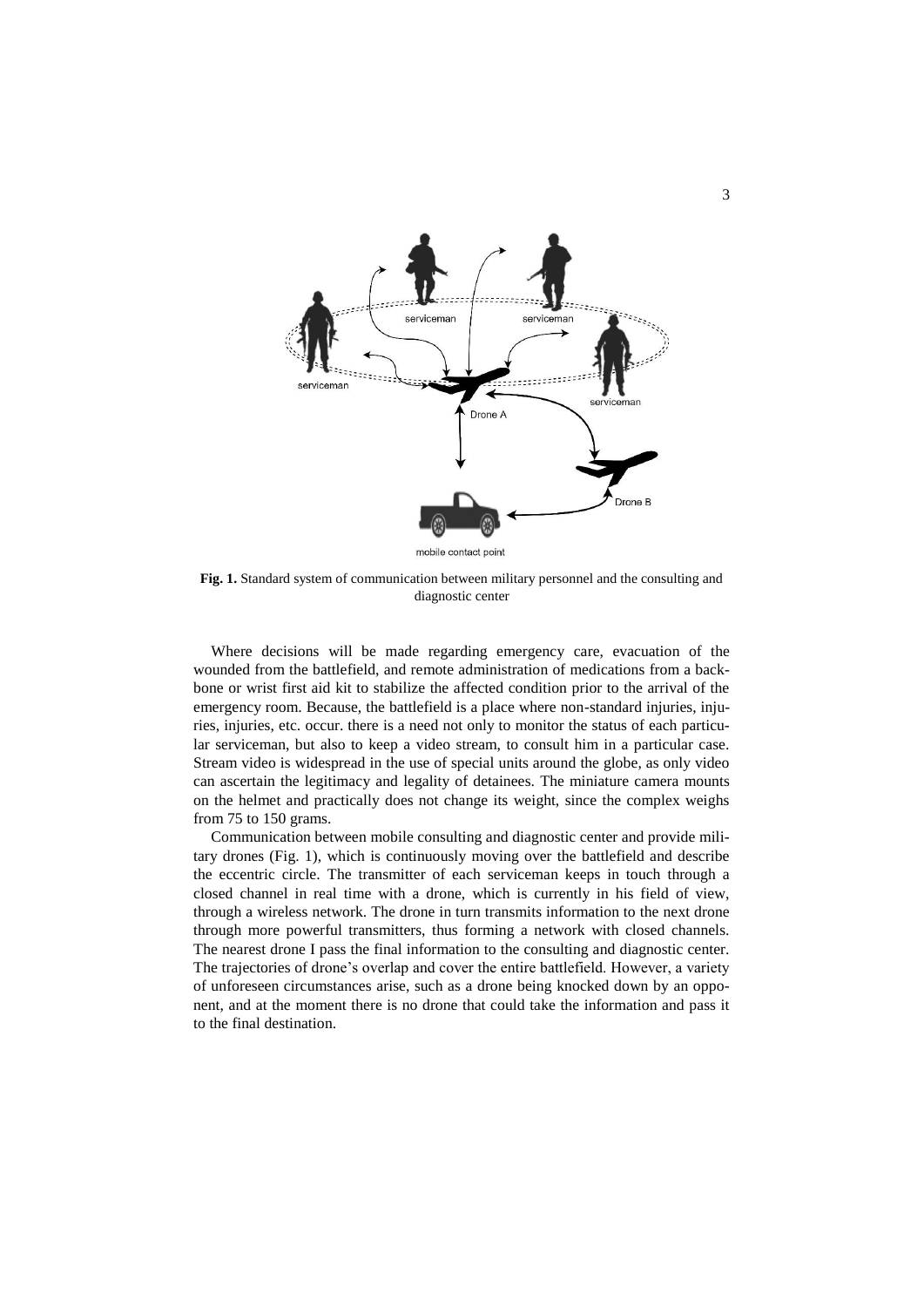

**Fig. 2.** Secondary system of communication between servicemen and the consulting and diagnostic center

So spare communication option is satellite, which switches if necessary, this function has one head unit (Fig. 2) and after it is restored relationship with each individual. This option is spare and short-lived until another drone is blown up, as this option is more reliable, less expensive and less energy consuming.

The medical system includes a variety of medical equipment, based on sensors to control the physiological status of the serviceman and monitor the condition of the wounded under the control of the ESP-32 microcontroller. The other half of the system is housed in a mobile consulting and diagnostic center that combines communication with each serviceman, as well as controls the transportation and evacuation of the wounded.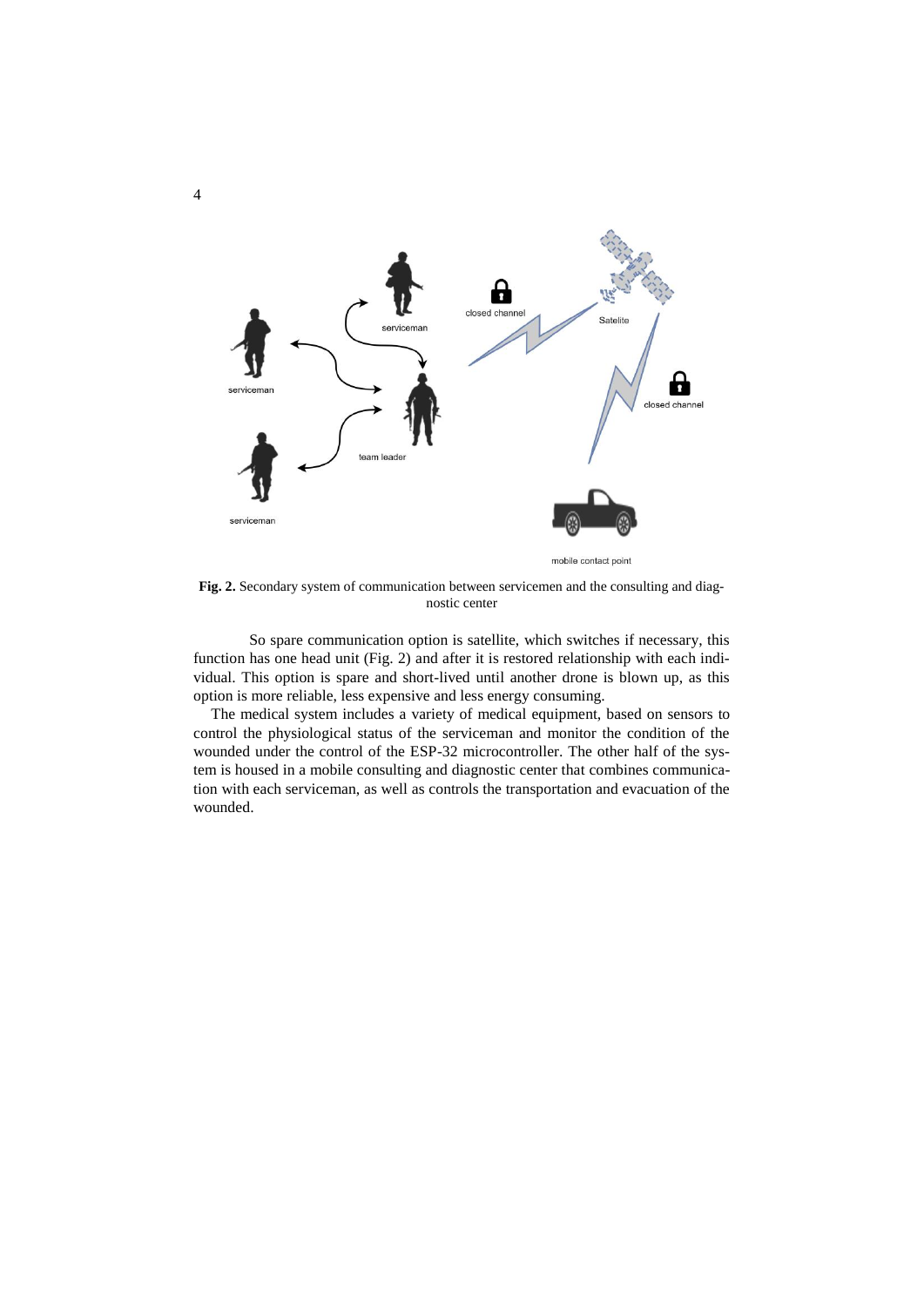

**Fig. 3.** Schematic diagram of the main block of the system of control of the physiological state of the serviceman

Returning to the system of control of the physiological state of military personnel, it can be said that it will be stolen from several blocks (Fig. 4). The first is the main unit, which will be placed behind the fighter's back, under the vest, the main function of such a unit is to collect information from sensors and to transmit it in real time via a drone to a mobile consulting and diagnostic center. The unit will be powered by high capacity lithium-ion batteries. These batteries are recharged from the 220V network and from the Peltier thermoelectric generators, which provide current in a circle from the temperature difference on different sides of the element. The communication between the sensors and the ESP-32 is made by contact method, using a line made of soft copper wire, which is sewn into the mold.

The second important part of the system is the medical unit, which is, in its essence, a modernized first aid kit that attaches to the hips and packs certain medicines. In the event of a critical situation and the serviceman is unable to self-administer certain drugs as a result of the shock example, the operator makes a decision and introduces the drug with the help of a remote-controlled injector. Thus, warns, for example, loss of consciousness from pain shock. The input system is based on a cascade of servo drives that are energy efficient. In terms of proper operation, and consequently safety, since the system must operate at a certain point in time, the system has autonomous power supply. Communication between medical and head units is made using bluetooth 5.0 technology, which has a fairly high stability and energy efficiency.

There are several basic tasks that the system of monitoring the physiological condition of a serviceman should perform, namely:

1. real-time monitoring of the user's current state, fatigue and performance;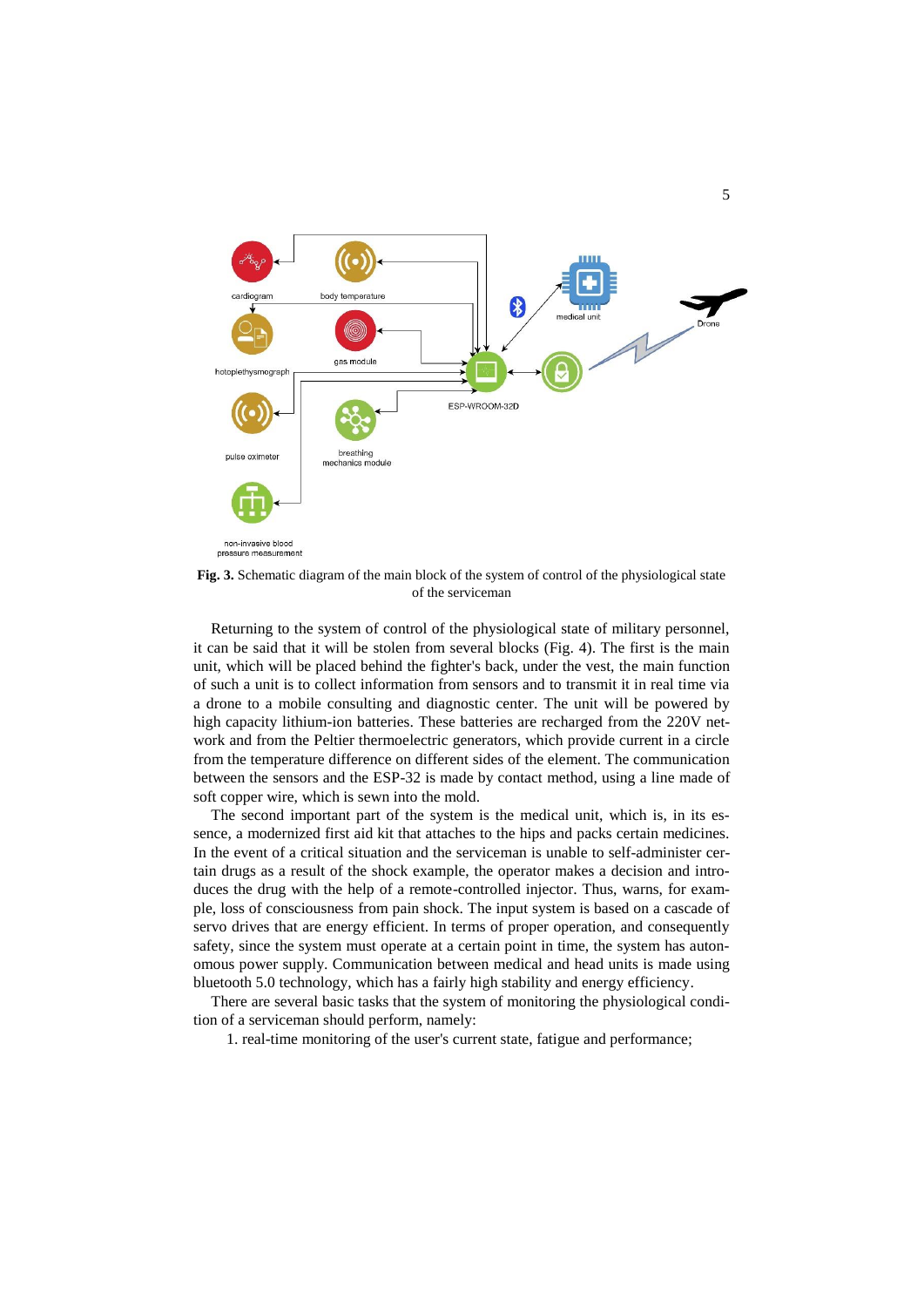2. quantitative and qualitative assessment of congestion, endangering the health of the user of the system;

3. the complexity of assessing the condition of vital organs and systems;

4. multi-parameter control;

5. continuity of control;

6. high accuracy of measurement of parameters;

7. convenience and ease of use of sensors;

8. dialogical configuration of the complex, taking into account individual features of the system user;

9. retrospective analysis - storage and reproduction of data.

The use of the complex should allow to carry out:

1. without load integral evaluation of functional state;

2. load estimation;

3. control of recovery measures;

4. control of the effect of medication.

On the basis of a long and continuous analysis of a large amount of data characterizing the state of physiological systems of the body, it is required to provide not only operative diagnostics, but also the prediction of the patient's condition. To determine therapeutic tactics, it is necessary to clearly formulate a diagnosis, consisting of three characteristics:

1. Morphological (severity, character, localization).

2. Life-threatening effects of injury (asphyxia, external, internal bleeding, brain compression, pneumothorax, limb ischemia, and so on).

3. Clinical characteristics of the severity of the condition of the affected (traumatic shock, acute respiratory failure, traumatic coma, etc.).

## **4 Assessment of the state of the victim**

The multiplicity of injuries of different areas of the human body, their different severity, the need to determine the order of medical measures on the degree of their emergency, the constant shortage of time for decision making require the ranking of severity of damage. This is especially necessary for sorting at the mass flow of casualties in combat. In addition, an objective assessment of the severity of the condition allows you to identify homogeneous in severity of the group of patients, to evaluate the effectiveness of resuscitation in the dynamics. These circumstances explain the desire to create a scale that allows you to reflect the severity of trauma in quantitative indicators that can be summarized in tables and mathematical formulas. From a practical standpoint, the severity of the damage and the severity of the condition with these injuries are ambiguous quantities. Often the severity of the condition of the victim is inadequate to the functional damage caused to the body in trauma. Based on this, indices, scales and techniques have been proposed in recent years to evaluate the severity of injuries based on either anatomical or functional features or a combination thereof. Dynamic evaluation on the integrated scales and prognostic indices allows to objectively evaluate the effectiveness of vital care intensive care and to make timely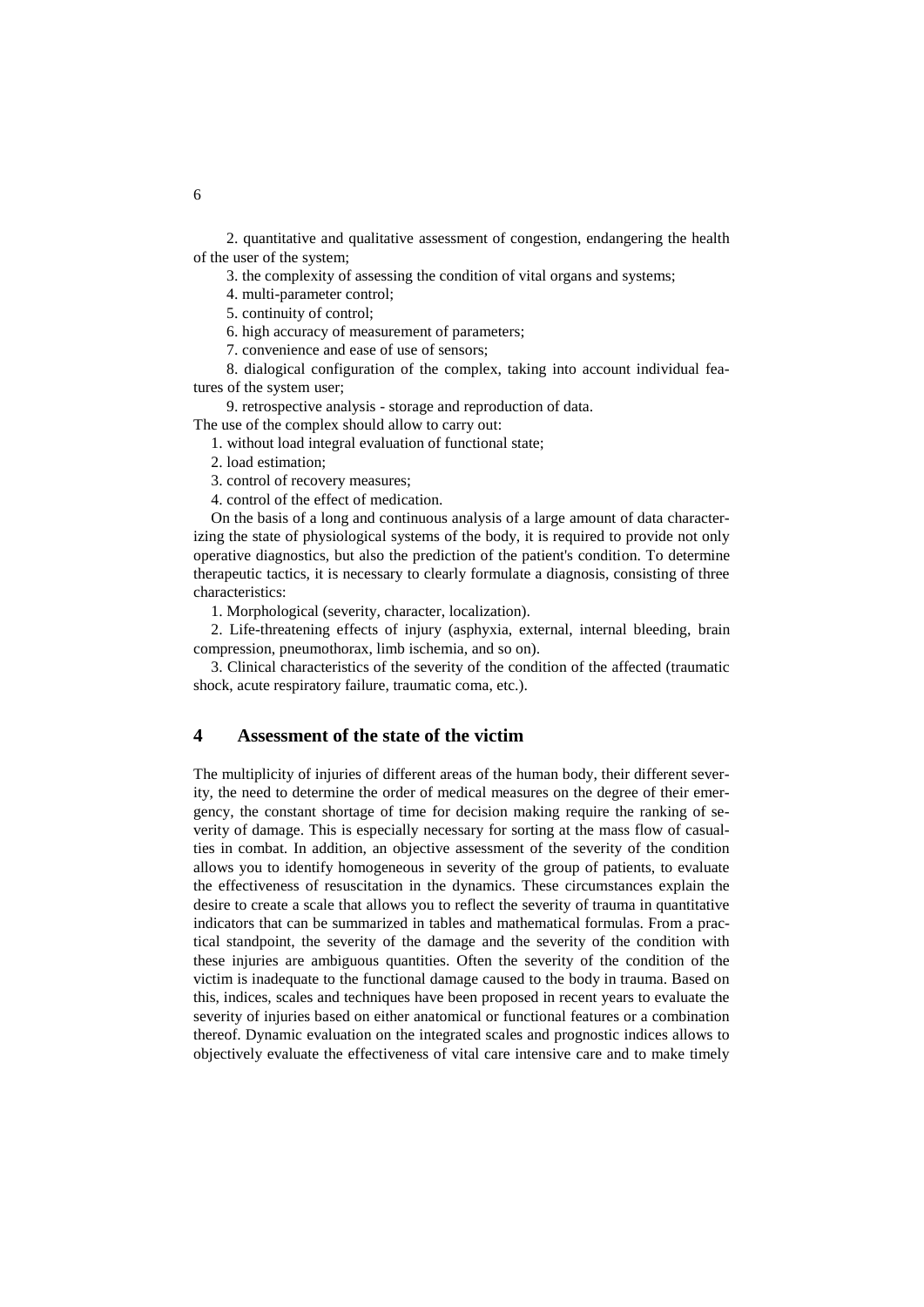changes to the treatment algorithm. The severity of injury determines the morphological damage suffered by the body as a result of trauma and is characterized by the sum of anatomical disorders that have occurred. This is a relatively stable indicator, the value of which is determined as a result of life-long diagnostic measures. The severity index reflects the body's response to the injury within a specific time frame. This indicator is dynamic and is determined by many factors: the age of the victim, his compensatory capacity, the duration and quality of assistance, etc. So far, a large number of different injury severity scales have been created, but in practice they use only the simplest and most informative ones created to NATO standards. In all scales, the leading place belongs to the expert evaluation, so they are not devoid of elements of subjectivism. Experts' assessment is unanimous in determining absolutely fatal injuries, such as decapitation, complete transverse aortic rupture, liver or pelvis fractures, and the like. The margin of error in compiling a list of minor injuries is relatively small. But in determining the severity of critical and life-threatening injuries, there are many discrepancies and errors, especially in cases where the damage is described in general, in an unspecified form. All scales used have common disadvantages: poor discriminatory outcome for an individual patient with a relatively accurate prediction of the probability of death for a group of patients, low sensitivity of the scales at sufficiently high specificity, which allows more or less accurately predict the probability of death, but does not allow reliably identify surviving patients.

#### **4.1 Monitoring of actual physical parameters**

The construction of tools for diagnostics of the state of the organism is based on the registration of physiological data and their subsequent evaluation in order to determine the indicators characterizing the work of the most important systems of the body. Methods for the study of physiological processes should ensure the continuous recording of biological signals in real time in combination with the high diagnostic value of the indicators obtained from the processing of signals from the sensors. The most important of these are the methods of monitoring the indicators of the cardiovascular system, central nervous system, function of external respiration. A large number of methods can be used to detect diseases in screening mode. Physiological parameters can be defined either directly as measured physical quantities, such as temperature, pressure, bioelectric potentials, or as values that characterize the interaction of the body's physiological processes with physical fields, such as the amount of attenuation of optical radiation that has passed through the tissues under study, ultrasound, electromagnetic waves.

Modern monitors have moved from individuals who are stored to save changes that contain integral indicators that are stable. The integral metric may be open to making possible the use of a generalized criterion based on the degree to which private sources deviate from the "ideal" alternative. As a measure of the generalized criterion remains, the degree of possibility of values of physical functions can be used at a given time, limiting their dynamic norms. The selection of physical parameters and employees for system monitoring has opened its information data on the assessment of physical physical condition and its response to various factors. Monitoring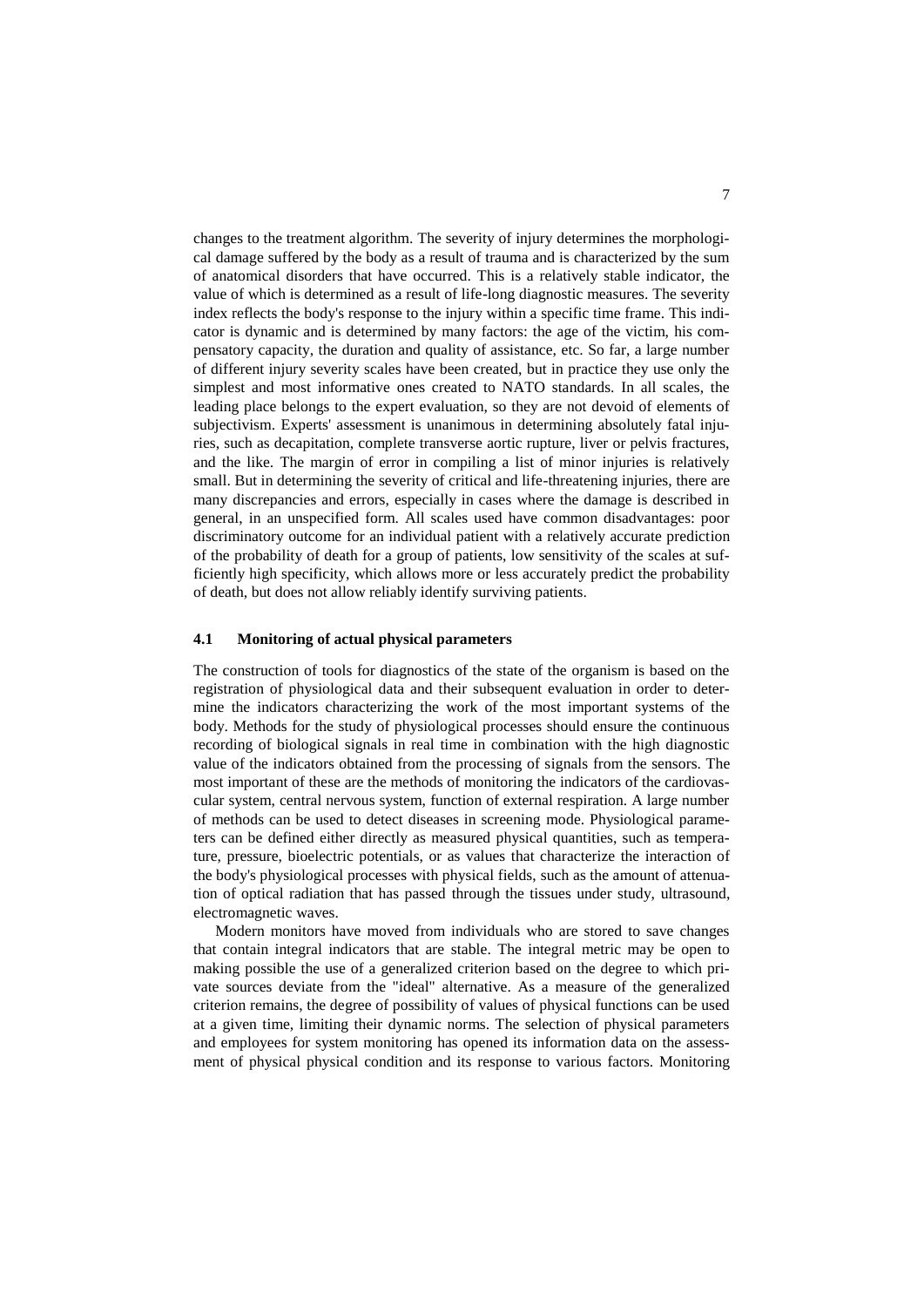standards are currently proposed that adhere to the required methods and use of other individuals, health care, that is trusted by the legislators of NATO members.

#### **5 Results**

Since communication between the military personnel and the consulting and diagnostic center takes place in real time, it is important to have the speed of transmitting the measured information from the sensors. After all, it depends on the priority of providing medical care, the priority of departure of the operational brigade, and as a consequence, the life of a serviceman.



**Fig. 4.** Relation of data rate over satellite and wifi to distance in relative units

The performance of the data transmission from sensors located on the serviceman to the remote-based system was investigated. As can be seen from the dependence, the speed of both transmission channels is the same to a certain limit in relation to the distance, which is sufficient for communication between the serviceman and the consulting and diagnostic center.

### **6 Conclusions**

The professional activity of military personnel is characterized by increased workloads on their functional state of health and, as a result, increased attention on the part of the medical service. Establishing and implementing a system of remote medical control of the combatant's military capability based on modern information technologies will allow to reduce personnel losses on the battlefield from injuries received by optimizing the process of finding and evacuating the wounded and improving the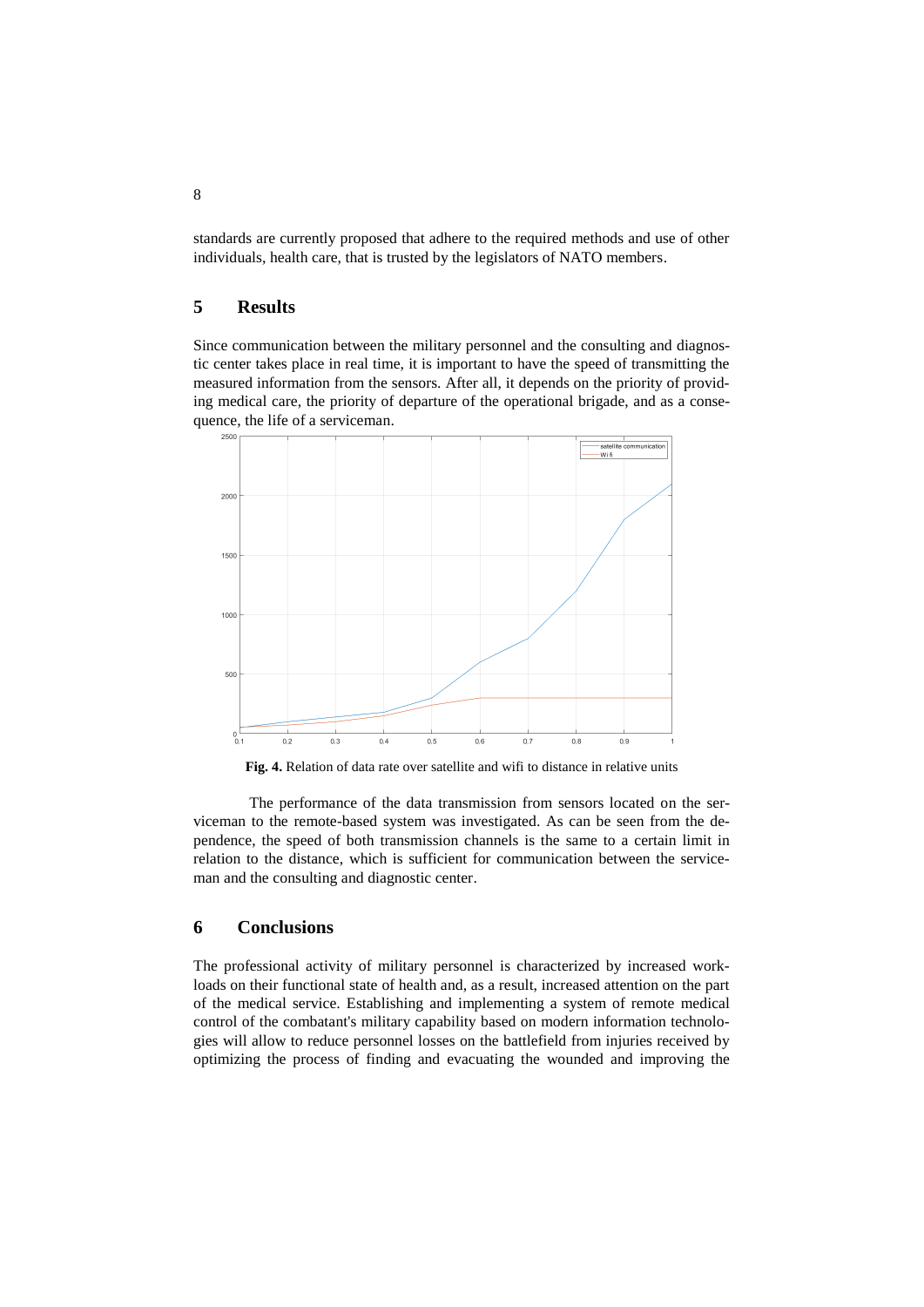quality of assistance at the frontier of medical evacuation. The development of recording and processing methods for biological signals, as well as the widespread use of microprocessor technology, has led to the integration of individual measurement and control devices for physiological parameters into multifunctional monitoring systems that allow a comprehensive assessment of the patient's condition. Improvement of measuring equipment and methods of processing physiological information opens new opportunities in the diagnosis of the condition of the body.

## **7 References**

- 1. Godman, B., Malmström, R. E., Diogene, E., Gray, A., Jayathissa, S., Timoney, A., & Campbell, S. M.: Are new models needed to optimize the utilization of new medicines to sustain healthcare systems?. Expert review of clinical pharmacology, 8(1), 77-94 (2015).
- 2. IoT Connections to grow 140% to hit 50 billion by 2022, as edge computing accelerates ROI (2018) https://www.juniperresearch.com/press/press-releases/iot-connections-togrow-140- to-hit-50-billion last accessed 20/10/2018
- 3. Ben-Assuli, O.: Electronic health records, adoption, quality of care, legal and privacy issues and their implementation in emergency departments. Health Policy, 119(3), 287-297  $(2015)$
- 4. Lorenzoni, L., Belloni, A., Sassi, F.: Health-care expenditure and health policy in the USA versus other high-spending OECD countries. The Lancet, 384 (9937), 83-92 (2014).
- 5. van Staa, T. P., Klungel, O., Smeeth, L.: Use of electronic healthcare records in large‐scale simple randomized trials at the point of care for the documentation of value-based medicine. Journal of internal medicine, 275(6), 562-569 (2014).
- 6. Khavalko V., Khudyy A.: Application of Neural Network Technologies for Information Protection in Real Time. SAIC, 1. pp. 173-177. (2018)
- 7. Kryvenchuk, Y., Shakhovska, N., Melnykova, N., & Holoshchuk, R.: Smart Integrated Robotics System for SMEs Controlled by Internet of Things Based on Dynamic Manufacturing Processes. In Conference on Computer Science and Information Technologies. pp. 535-549 (2018).
- 8. Vitek, C. R. R., Nicholson, W. T., Schultz, C., Caraballo, P.: Evaluation of the use of clinical decision support and online resources for pharmacogenomics education. Pharmacogenomics, 16(14), 1595-1603 (2015).
- 9. Qassas, M. A., & et al.: ArgMed: A Support System for Medical Decision Making Based on the Analysis of Clinical Discussions. Real-World Decision Support Systems. Integrated Series in Information Systems, vol 37. Springer, pp. 15–41 (2016).
- 10. Liu, S., Ma, W., Moore, R., Ganesan V., Nelson, S.: RxNorm: prescription for electronic drug information exchange. IT Professional, vol. 7, no. 5, pp. 17-23 (2005).
- 11. Kern, L. M., Edwards, A. M., Pichardo, M., Kaushal, R.: Electronic health records and health care quality over time in a federally qualified health center. Journal of the American Medical Informatics Association, 22(2), 453-458 (2015).
- 12. Giannini, B., & et al.: A web based tool to enhance monitoring and retention in care for tuberculosis affected patients. Stud Health Technol Inform, 237, 204-208 (2017).
- 13. Nguyen, L., Bellucci, E., Nguyen, L. T.: Electronic health records implementation: an evaluation of information system impact and contingency factors. International journal of medical informatics, 83(11), 779-796 (2014).